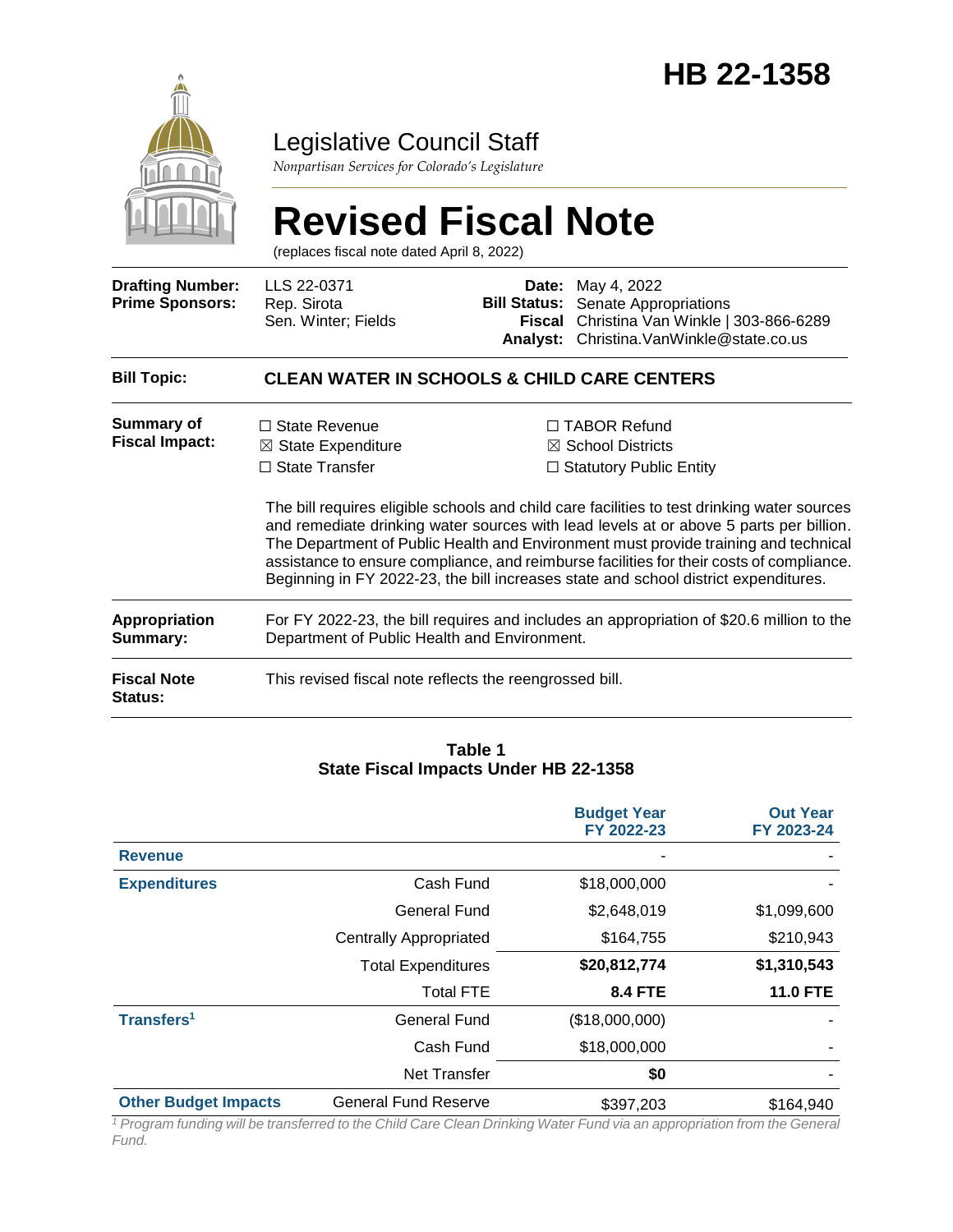Page 2

# Page 2<br>May 4, 2022 **HB 22-1358**

### **Summary of Legislation**

The bill requires eligible schools, child care centers, and family child care homes to test and remediate for the presence of lead in drinking water sources. The Colorado Department of Public Health and Environment (CDPHE) will provide training, technical assistance, and funds to help schools and child care facilities comply.

**Testing.** The bill requires that all eligible schools, child care centers, and family child care homes (facilities) test for the presence of lead in drinking water sources using a state-certified laboratory by May 1, 2023, and according to an established testing schedule thereafter. Eligible schools include schools that serve any grades between preschool through fifth grade. Schools and facilities will make their results publically available and submit to the Water Quality Control Commission (WQCC), which will make the results publically available on its website within 30 days. If tests show that drinking water sources contain lead in an amount of five parts per billion or more, the facility must determine and implement a remediation plan, according to the process outlined in the bill. The CDPHE may conduct further remediation as necessary to address drinking water sources. Certain exemptions as outlined in the bill apply.

**Training and enforcement.** The CDPHE will provide training in relevant languages to facilities regarding water filter maintenance, flushing protocols, testing, and reporting processes. The CDPHE is not required to perform inspections, and the WQCC is authorized, but not required to issue administrative orders and assess penalties.

**Cash fund.** The bill creates the School and Child Care Clean Drinking Water Fund for CDPHE to use to help schools, child care centers, and family child care homes comply with the requirements and to reimburse as needed for costs. The CDPHE is authorized to accept money from any source for deposit into the fund.

**Reporting.** On or before December 1, 2023, and annually thereafter, the WQCC will submit a report to relevant legislative committees that summarizes test results and identifies noncompliance. By January 1, 2026, the CDPHE will report to relevant legislative committees concerning the estimated costs of implementation to expand compliance to schools that serve grades six through twelve that are not eligible schools.

### **Assumptions**

This fiscal note assumes that the newly created cash fund will provide reimbursement for 100 percent of facility costs in FY 2022-23 to conduct their first year of annual testing and remediate drinking water sources with lead levels at or above 5 parts per billion. It assumes that 20 percent of tests will require remediation. It also assumes that schools will test 50 drinking water sources per school, large child care facilities will test 25 drinking water sources, and small child care facilities will test 7 drinking water sources, at \$25 per test. The cost of remediation is assumed to be \$450 per drinking water source.

Based on these assumptions and estimated costs, first year costs including testing, remediation, and confirmation testing amount to around \$17.5 million. Actual reimbursement costs may vary based on the number of drinking water sources tested, the number of facilities that opt out of compliance, and the number of sources that require remediation. These first year costs are provided in Table 2 below.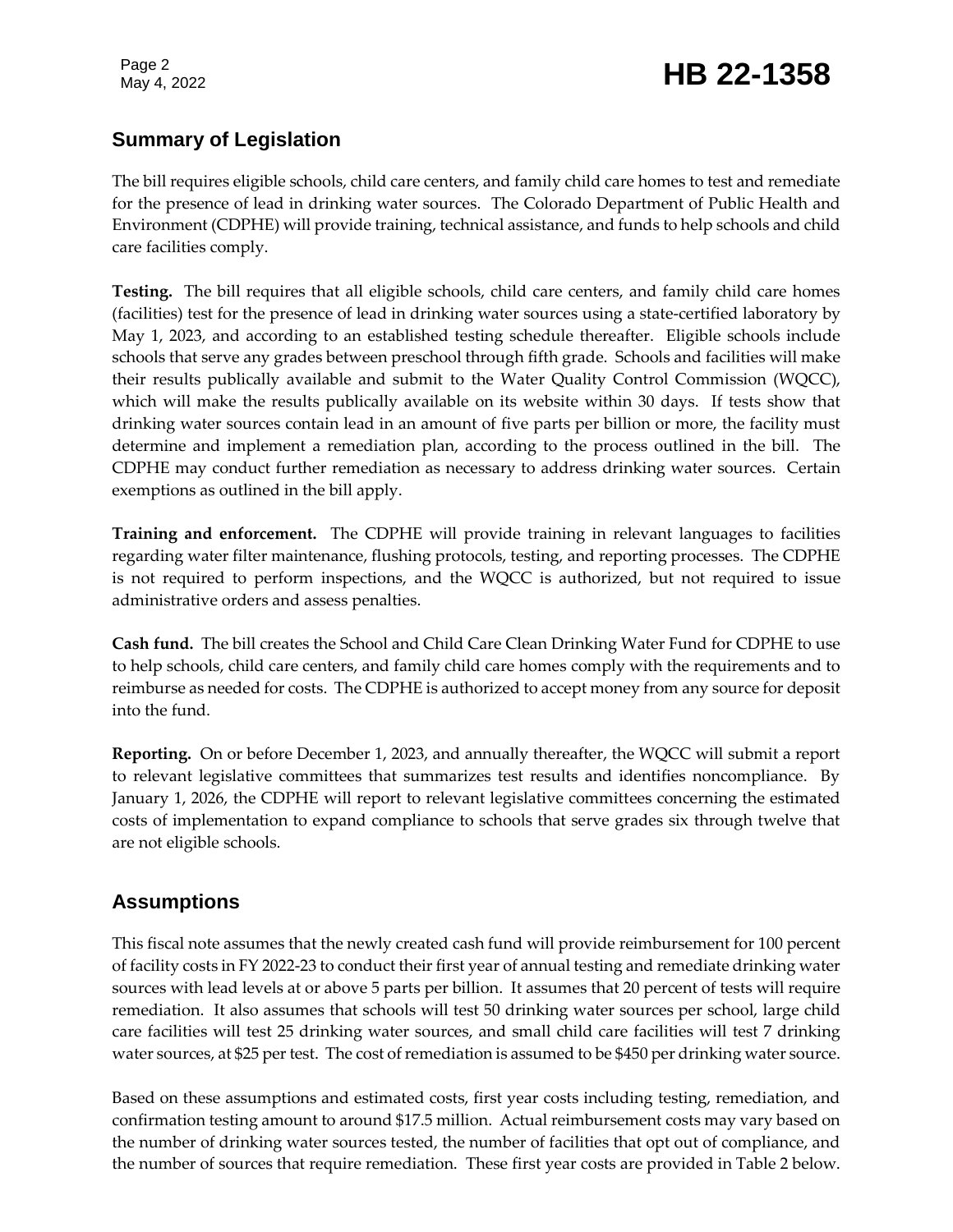| <b>Entity</b>          | Number of<br><b>Facilities</b> | Cost of<br><b>Testing</b> | <b>Cost of</b><br><b>Remediation</b> | <b>Cost of Confirmation</b><br><b>Testing</b> |
|------------------------|--------------------------------|---------------------------|--------------------------------------|-----------------------------------------------|
| Large Schools          | 1.116                          | \$1,395,000               | \$5,022,000                          | \$279,000                                     |
| Large CCC <sup>1</sup> | 3.179                          | \$1,986,875               | \$7,152,750                          | \$397,375                                     |
| Small CCC              | 1.522                          | \$266,350                 | \$958,860                            | \$53,270                                      |
| <b>Total</b>           | 5.817                          | \$3,648,225               | \$13,133,610                         | \$729,645                                     |

#### **Table 2 FY 2022-23 Estimated Costs for Schools and Child Care Facilities**

*Notes: The number of facilities are based on data from the Department of Education and Department of Human Services.* 

*<sup>1</sup> CCC = licensed child care providers*

#### **State Transfers**

The bill appropriates \$18.0 million from the General Fund to the Child Care Clean Drinking Water Fund for the CDPHE to reimburse facilities with costs incurred in FY 2022-23, including installing and maintaining filters and conducting annual testing which is shown as a transfer in Table 1.

#### **State Expenditures**

The bill increases state expenditures by \$20.8 million in FY 2022-23 and \$1.3 million in FY 2023-24 in the CDPHE. This fiscal note assumes that reimbursements will be made from the newly-created cash fund, and administrative costs will be funded with General Fund. These costs are outlined in Table 3 and detailed below.

|                                             |                  | FY 2022-23     | FY 2023-24      |
|---------------------------------------------|------------------|----------------|-----------------|
| Department of Public Health and Environment |                  |                |                 |
| <b>Personal Services</b>                    |                  | \$673,286      | \$897,716       |
| <b>Operating Expenses</b>                   |                  | \$12,285       | \$14,850        |
| Capital Outlay Costs                        |                  | \$68,200       |                 |
| Computer Programming                        |                  | \$505,498      | \$98,284        |
| Software Licensing and Storage              |                  | \$71,250       | \$71,250        |
| Communication and Translation               |                  | \$17,500       | \$17,500        |
| Reimbursement Funds (Cash Fund)             |                  | \$18,000,000   |                 |
| <b>Technical Assistance Contracting</b>     |                  | \$1,300,000    |                 |
| Centrally Appropriated Costs <sup>1</sup>   |                  | \$164,755      | \$210,943       |
|                                             | Total            | \$20,812,774   | \$1,310,543     |
|                                             | <b>Total FTE</b> | <b>8.4 FTE</b> | <b>11.0 FTE</b> |

#### **Table 3 State Expenditures Under HB22-1358**

*1 Centrally appropriated costs are not included in the bill's appropriation.*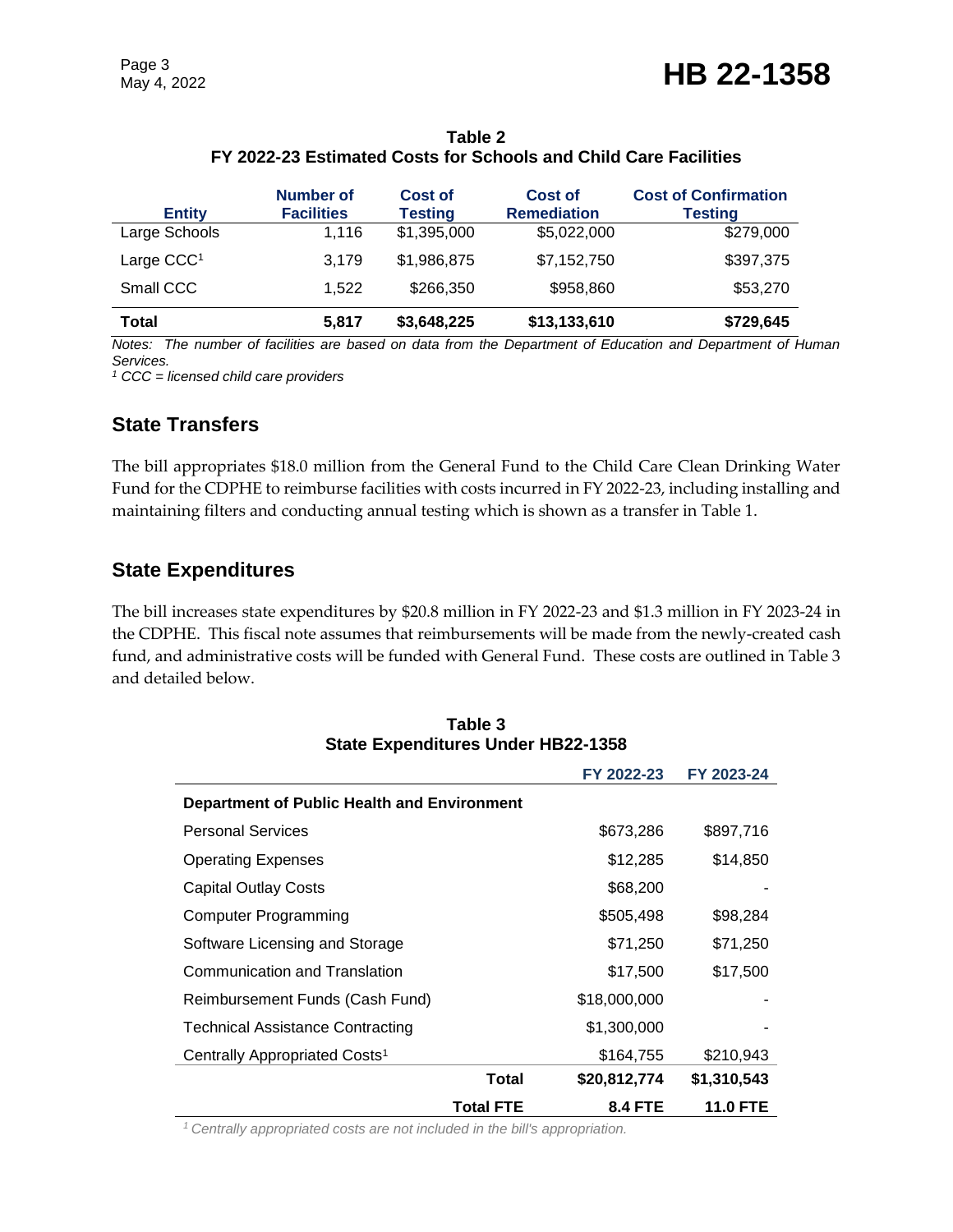Page 4

**Department of Public Health and Environment.** The CDPHE will incur ongoing staff and information technology expenditures beginning in FY 2022-23 to develop a web portal, provide training and support to facilities in meeting the compliance requirements, process reimbursements, and manage the reporting of test results.

- *Personal services.* Beginning in FY 2022-23, the CDPHE will require 2.5 FTE to process reimbursements, estimated at less than 1 hour for the 5,817 facilities submitting reimbursement requests. An additional 8.5 FTE will provide virtual training and support to facilities in accessing and using the web portal, developing maintenance plans, conducting annual testing, uploading test results, and providing guidance on any needed remediation efforts. This level of staffing is adequate to provide up to 3 hours of support per facility annually, as well as data and program management support. Staff will also review and post test results and compile annual reports for the relevant legislative committees. Staff costs include capital and operating expenses, reflect the General Fund pay date shift in FY 2022-23, and assume a September 1 start date. Staffing costs have not been estimated beyond FY 2023-24, but are assumed to decrease.
- *Communication and translation materials.* The CDPHE will develop and translate communication materials to provide outreach and support to facilities regarding the web portal, training sessions, and other training materials to support compliance. These costs are estimated at \$17,500 annually.
- *Web portal*. The CDPHE will develop a web portal for facilities to submit reimbursement and annual testing results. The CDPHE require 4,200 hours of computer programming provided by the Office of Information Technology at \$505,498 in FY 2022-23, with ongoing maintenance costs of \$98,284. CDPHE will incur \$71,250 in costs annually for software licensing and cloud storage. These estimates are based on experience with a similar drinking water portal currently used to regulate public water systems and permittees.
- *Reimbursements.* As discussed in the Assumptions section above, the CDPHE will distribute reimbursement to facilities for the costs of testing and remediation in the first year.
- *Technical Assistance*. The CDPHE will contract with a third party to provide technical assistance to eligible schools and child care facilities in rural areas at an estimated cost of \$1.3 million.

**Centrally appropriated costs.** Pursuant to a Joint Budget Committee policy, certain costs associated with this bill are addressed through the annual budget process and centrally appropriated in the Long Bill or supplemental appropriations bills, rather than in this bill. These costs, which include employee insurance and supplemental employee retirement payments, are shown in Table 3.

#### **Other Budget Impacts**

**General Fund Reserve.** Under current law, an amount equal to 15 percent of General Fund appropriations must be set aside in the General Fund statutory reserve beginning in FY 2022-23. Based on this fiscal note, the bill is expected to increase the amount of General Fund held in reserve by the amounts shown in Table 1, which will decrease the amount of General Fund available for other purposes.